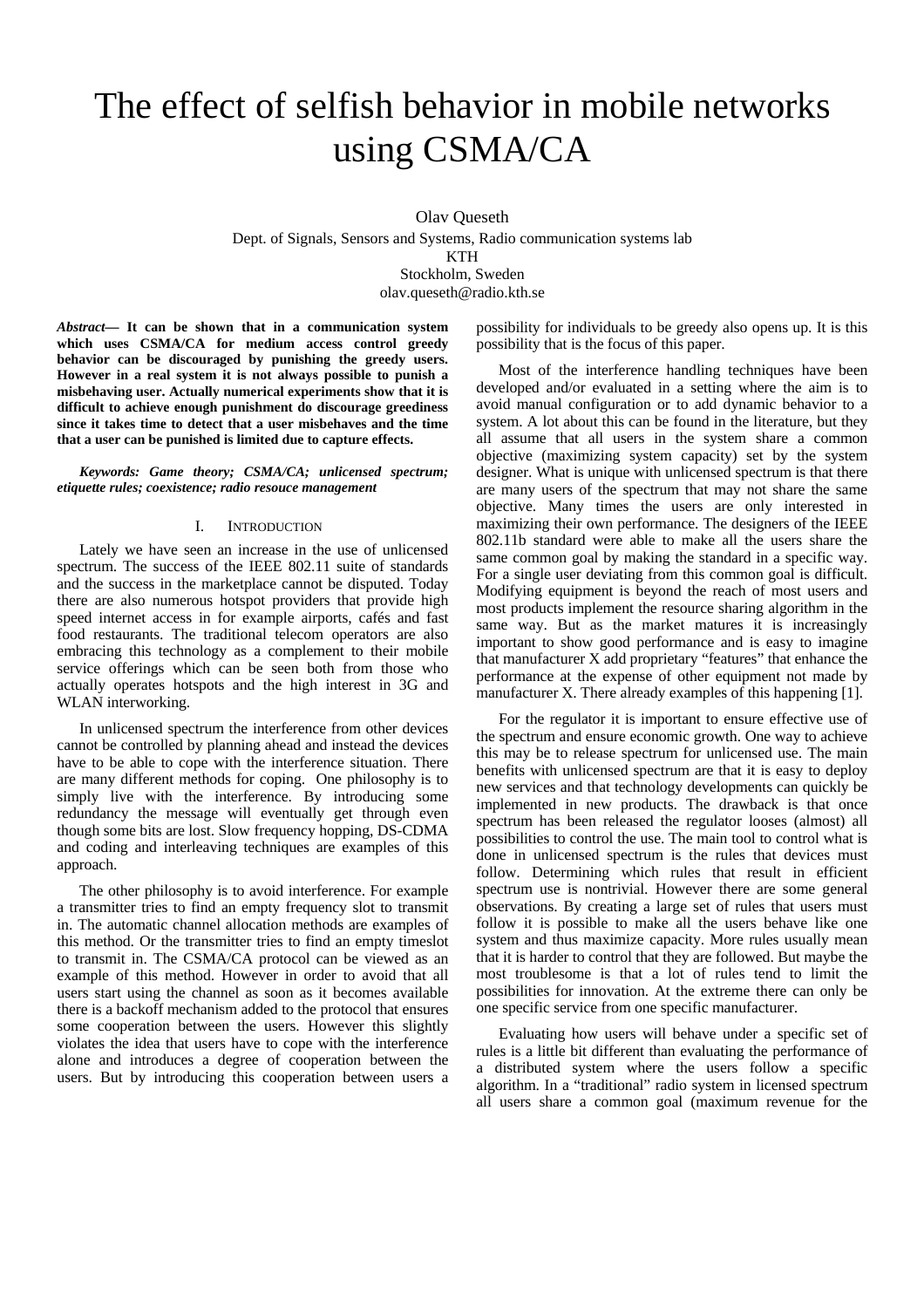operator) but in unlicensed spectrum each user has his own objective and we can expect each user to try to maximize his own benefit.

## II. PROBLEM

To model many users in a radio system with different objectives game theory has been used as an analytical tool. This has been used to study Aloha systems [2] as well as power control problems [3].

In this paper we model a radio system by letting the individual users be actors that try to maximize their utility, i.e. throughput. Each user can take a number of actions depending on the situation and what they know about the other users in the system. There are many possible algorithms that a user may employ to pick an action. This algorithm is known as a strategy. Depending on the actions that the various users take they will have a different payoff, e.g. average throughput.

Game theory makes a distinction between games that are played only once and games that are repeated many times. In games that are repeated the users have the possibility to decide their current actions on the outcome of previous rounds. Another difference is that in games that are played only once the users have no incentive to cooperate but in repeated games there is the possibility for a user to punish the other users. This property tends to encourage cooperation.

One of the assumptions usually done when analyzing repeated games is that the game is played infinitely. If the game is played a limited number of times the last game will be equivalent to a game played only once [4]. The reasoning is that it makes sense to not cooperate the last time. However the same argument can be recursively applied to all games and thus some of the results of the analysis become invalid.

M. Cagalj et al have studied the CSMA/CA protocol under the assumption that users are selfish and that they do not strictly follow the protocol [5]. It can be shown that in a CSMA/CA game that is played only once the best strategy is to start transmitting immediately, something that of course causes the system to break down completely.

However when the game is played repeatedly cooperating users can punish the misbehaving user and it is possible to reach an equilibrium point. Punishing a user is done by deliberately jamming a misbehaving user's transmissions. The responsibility for punishing misbehaving users can be distributed among the other users. The idea is that a misbehaving user can have his throughput reduced so much that he will stop misbehaving in order to not be punished any more.

In the aforementioned paper detection is done by measuring the throughput of the users and if a user has an average throughput that is sufficiently higher than the other users he is deemed to be misbehaving and thus punished.

In a radio system where users move around the time one user can punish another user is limited since they will eventually move so far apart that they cannot interfere with each other. This makes detection difficult since the time to measure is limited which makes averaging difficult. Due to the randomness inherent in the backoff procedure of the CSMA/CA protocol there will always be random variations that need to be averaged out. Another feature of radio systems is that if the received signal is sufficiently stronger than the interfering or jamming signals there is capture and the packet is received correctly anyway. The net result is that it is not possible to punish certain users.

This paper we investigate the possibility to achieve cooperation in a radio environment. We do this by determining the performance gains that can be achieved by acting greedily. We also have a look at the important components: detecting misbehaving users and punishing them.

## III. MODELS AND ASSUMPTIONS

The relative successfulness of the various strategies have been evaluated using numerical experiments. The propagation and mobility parameters have been borrowed from macrocellular systems. The reason is simply that these models were readily available and already implemented in MATLAB in the RUNE toolbox [6]. However the effects of the various strategies of the users should be similar in other environments.

The system consists of total 64 cells. We assume that there are 4 channels available which results in 16 cells per channel. To avoid border effects we use a wraparound technique to create a borderless surface to place the system on. The system is planned using a regular channel plan. The propagation is modeled using the Okumura-Hata model, i.e. the propagation loss can be described as:  $L=28+35\log(R)+X$  [dB] where X is a random variable with mean 0 and standard deviation 8 dB. The cell radius is 1000m. The transmitter power is 1 W and the noise is set to result in a median SIR at the cell border of 25 dB. Thus the system is essentially interference limited.

There are on average three users per access point. The average mobile speed is 15 m/s (vehicular speeds) which results in a median staying time in each cell of 6.5 seconds. The mobility model is further explained in [6]. The handoff margin used is 3 dB and no handoff is performed when a user is transmitting a packet.

We study the full traffic case. I.e. all users always have packets to send. To be able to study how the strategies influence throughput we only have traffic from the users to the access point. It is not reasonable to assume that the accesspoints will have different strategies for different users.

For programming convenience the system is implemented as a slotted system. Each slot is 20 ms and each packet lasts 10 slots. To be correctly received the SIR for all slots in a packet have to be above 10 dB. A channel is considered to be free if the received signal level not more than 5 dB above the noise floor. Feedback information is assumed to be instantaneous and error free.

### IV. STRATEGIES

Strategies are randomly assigned to the users. No user switches strategies during the numerical experiments. In the system there are three different strategies that a user can follow.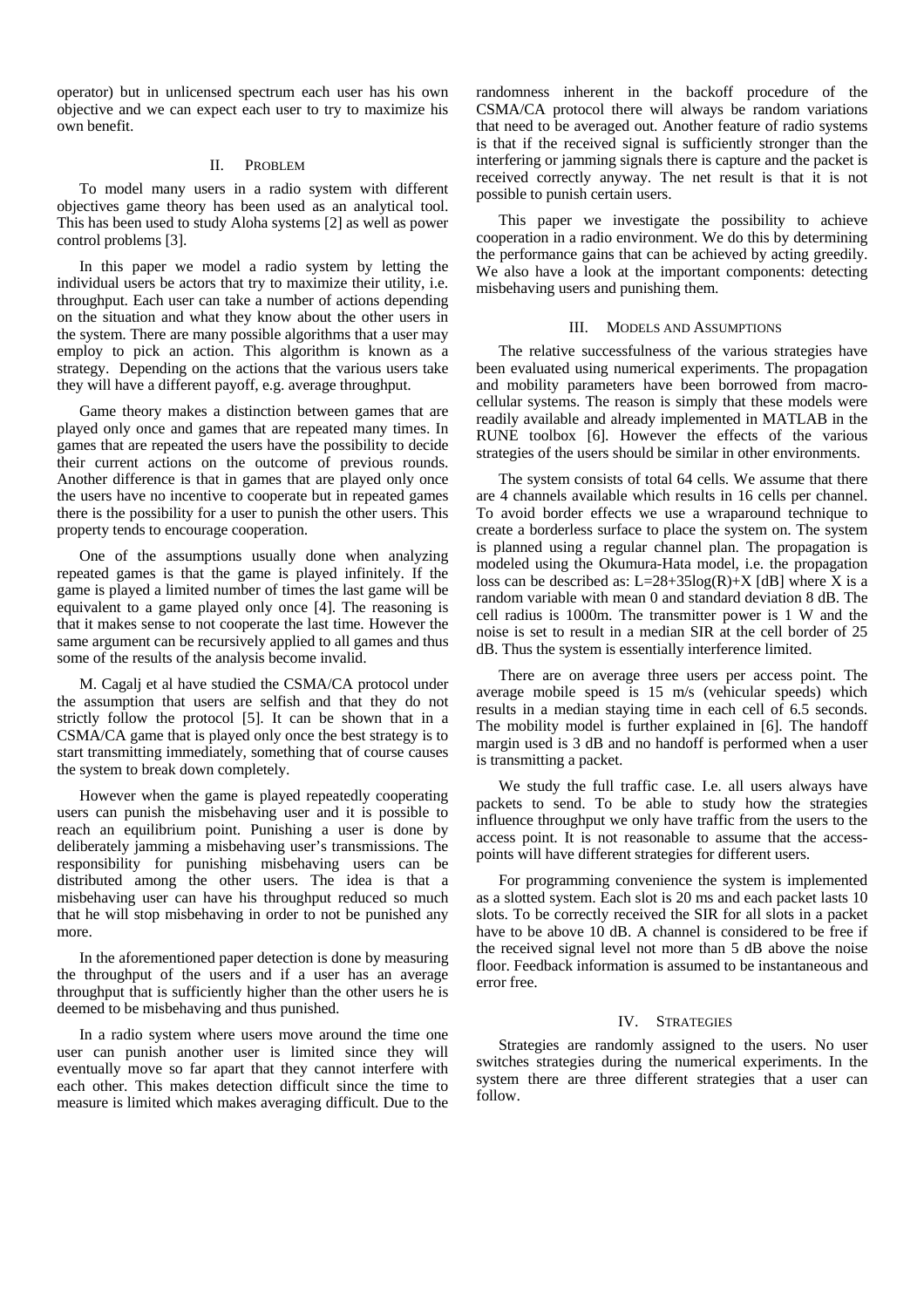Strategy A is the greedy strategy. The user starts to transmit a packet as soon as it has finished the previous packet. If the other users are timid and listens before speaking, this strategy will essentially give the greedy user the full access to the bandwidth. However if all users implement the greedy strategy this is obviously not a good strategy since all users will interfere with each other.

Strategy B is to use the CSMA/CA protocol and follow the rules strictly, this is the timid strategy. The protocol implemented by these users is very similar to the protocol used by devices implementing IEEE 802.11 [7]. Whenever a user has finished transmitting a packet he draws a random number on the interval [0,FW]. The user then waits for this number of empty slots before transmitting the next packet. If there is someone else transmitting on the channel the counting down is suspended. If the packet is lost on the way the FW variable is doubled. If the packet is successfully transmitted the FW is reset to the initial value. The minimum FW value is set to 8 and the maximum is 256.

Strategy C is to follow the timid strategy (strategy B) initially. However if a user detects that another user is behaving in a greedy fashion he can punish that user. Detecting that a user is cheating is non-trivial. In the paper written by Cagalj et al [5] it is suggested that each user measure the throughput of all the other users and deem a user to be cheating when that user achieves a higher throughput than the rest of the users. In this paper we use a slightly simpler algorithm. The user that transmits 5 packets in a row without releasing the channel is considered to be greedy. Punishing a user is done by deliberately jamming a packet sent by the user. The user is punished for 5 packet times. We assume that this can be done since the packet header contains the address of the sender and thus it is possible to quickly determine which packets are sent by a specific user. If a user moves into another cell the punishment is stopped immediately. We also assume no communication between the cells thus it is not possible to punish a user if he is on another channel or in another cell.



Figure 1. Distribution of time spent in a cell by a user and the "joint time" the time two users are colocated in a cell.



Figure 2. Probability of capture under the assumption that there is one interferer or that all users in a cell interfere with the transmission.

#### V. RESULTS

In all numerical experiment we simulate 400 seconds. The throughput per user is measured as the fraction of slots that a user sends useful data. In an ideal situation with only timid users they would achieve a throughput of roughly 33% each. But in our experiments it is slightly less. Handoffs, hidden terminals and contention times all reduce the throughput.

Obviously the characteristics of the mobility and how long users stay within a cell will influence the results. In Fig. 1 the time a user stays within a cell is plotted. There is also a plot of how long users spent together in a cell, the "joint time". On average a user has time to send approximately 30 packets while in a cell.



Figure 3. In a system with only timid users and only a few greedy (10%) users the performance improvement for the greedy users is substantial.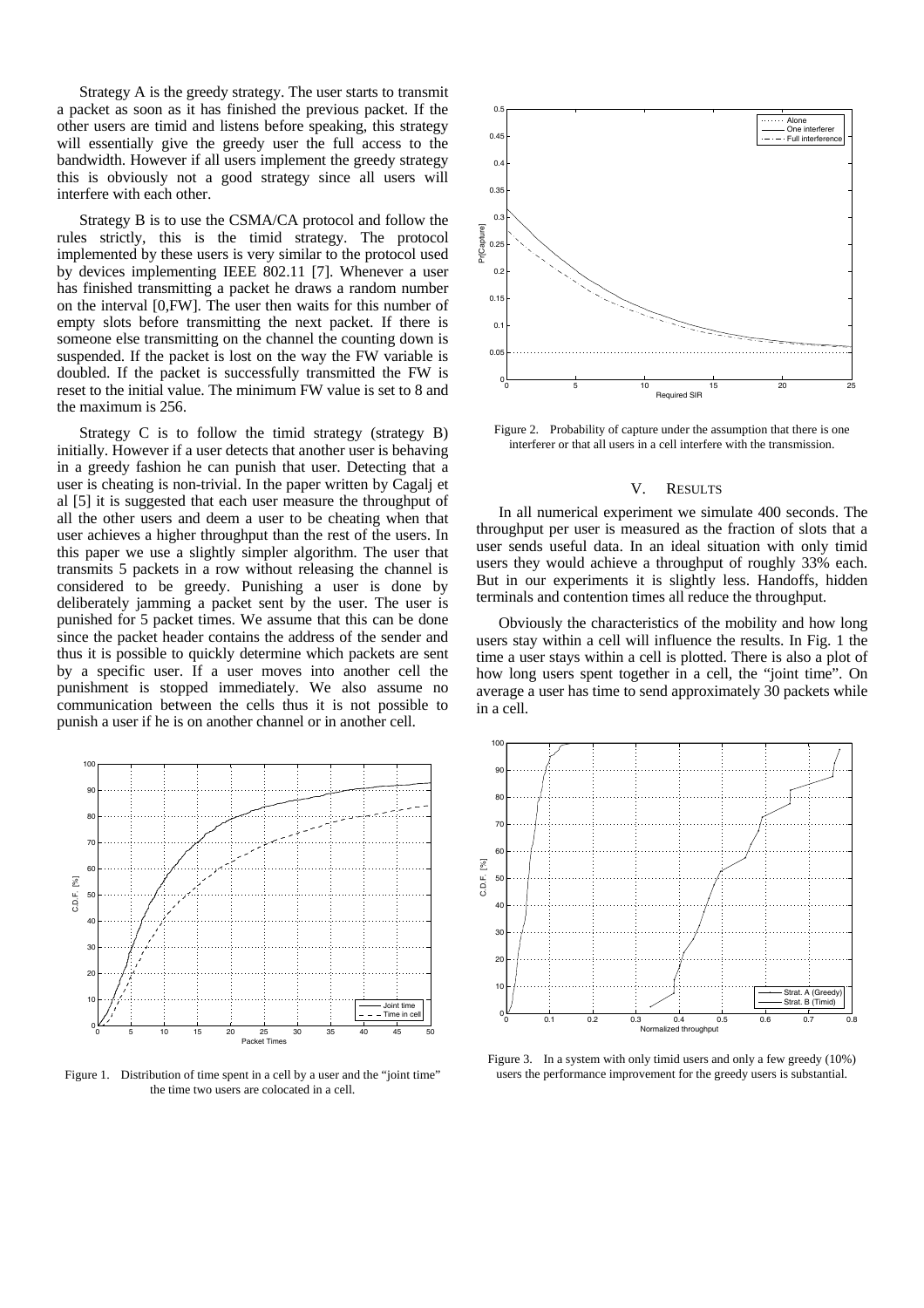The propagation model as well as the user density has a large influence on the possibility of packet capture. Fig. 2 outlines the probability of capture for a given SIR requirement. It is worth noting that with the user load in the experiments a user has a 5% chance of being alone in a cell. It is also worth noting that at a SIR requirement of 10dB there is approximately a 10% chance that a packet will be captured in a cell, even though there is interference from the other users in the system.

In Fig. 3 we can see that being greedy indeed pays if there are only a few users that use strategy A. There are 10% users that follow strategy A and the rest follow strategy B (timid). Note that even the timid users get some data through. The reason is that in some instances there are no greedy users in a specific cell and thus they can get some packets through.

In Fig. 4 we increase the fraction of users that follow strategy A (greedy) to 80% we can see that the throughput drops for all users. One thing to note though is that there is actually some data that gets through for both categories of users. There are two effects that cause this. There is 5% chance that there is only one user in a cell and obviously a lonely user will always get his data through, even if he uses strategy B (timid). The second reason is the capture effect. As we have seen previously there is a 10% chance of packet capture.

We can clearly see that greedy users enjoy more throughput than the timid users, but does that still hold if the greedy users are punished? In the next experiment we introduce users that follow strategy C, i.e. they are able to punish users that hog the channel too long. In fig. 5 we can see the results of an experiment with 30% users following strategy C and 10% users following strategy A (greedy).

It can be seen that the strategy C users achieve approximately the same performance as the timid users. This is no surprise since they use the same channel access method as the timid users. The gain in punishing should result from the strategy A users being less greedy, but that is not implemented in these experiments. However we note that there is a drop in



Figure 4. In a system with mostly greedy users only a very limited throughput is achieved.



Figure 5. In a system with 30% users that ounish the other and 10% greedy users the greedy users just get a marginal degradation of their performance. The reference throughput is from fig. 3

the performance for strategy A (greedy) users. But even though the performance drops there is still a significant gain in being greedy.

In the next experiment we increase the portion of users that follow strategy  $\overline{C}$  to 90%. We let 10% of the users be greedy. The result is shown in fig. 7. We can see that there is a slight degradation in performance for the users that are greedy. However there is still a large discrepancy in the performance of the strategy C users and the strategy A (greedy) users.

In the previous experiments the greedy users have only been punished for 5 packets. In the next experiment we let a user be punished indefinitely once he has been determined to be greedy. The result is shown in fig. 7. There is a performance loss compared to the previous cases. But there is still a large difference in throughput between greedy users and



Figure 6. Throughput for a system with 90% strategy C users and 10% strategy A (greedy) users. In the graph the results for the greedy users from fig 3 and fig 5 are included for reference.